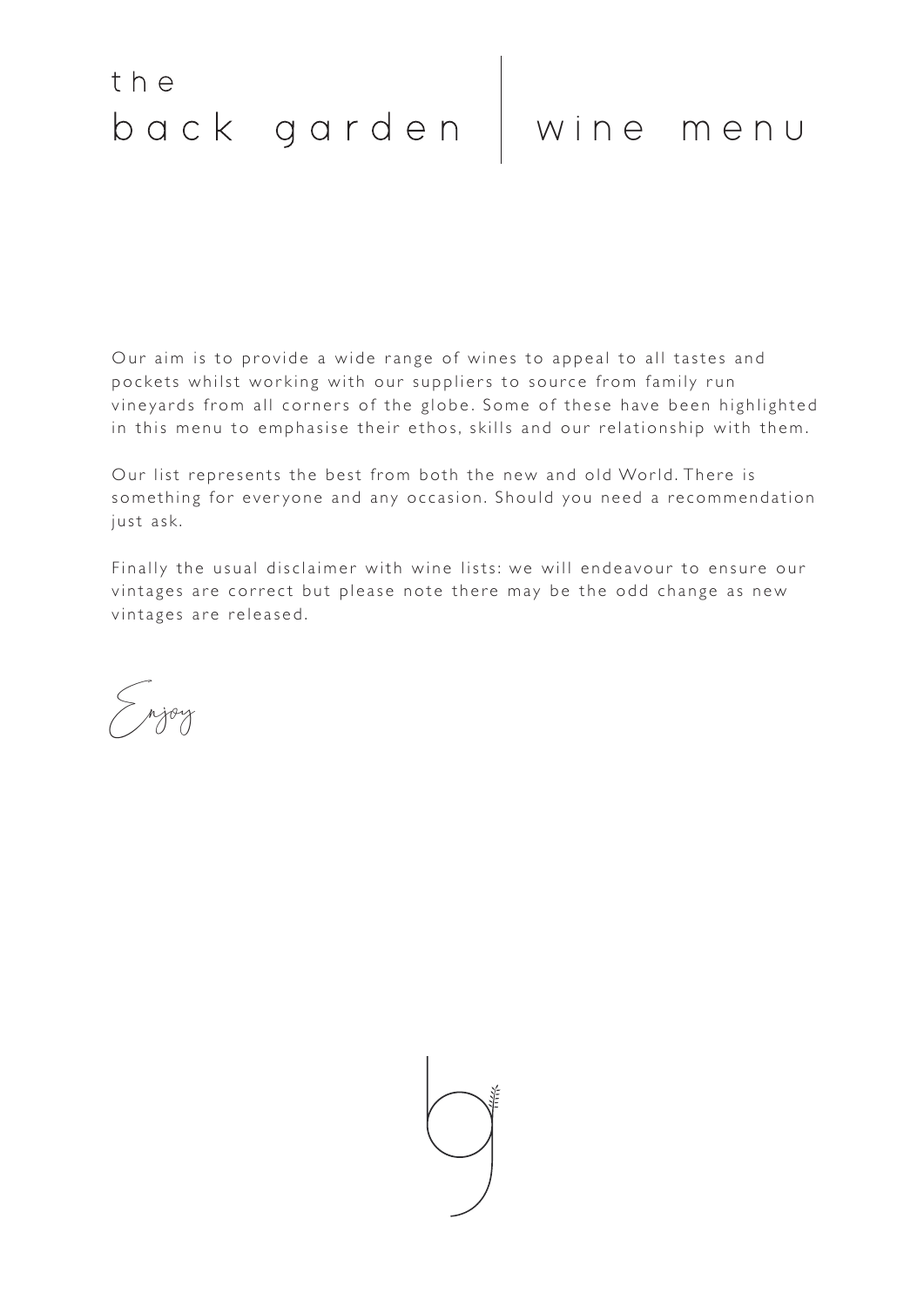# BY THE GLASS & CARAFE

| SPARKLING & CHAMPAGNE                                                |           | $125$ ml        |                |
|----------------------------------------------------------------------|-----------|-----------------|----------------|
| Prosecco Sylvoz Le Colture, Treviso, Italy                           | <b>NV</b> | 7.95            |                |
| Delamotte, Brut, Le Mesnil-sur-Oger,<br>Champagne, France            | <b>NV</b> | 4               |                |
| Delamotte Rose Brut, Le Mesnil-sur-Oger,<br>Champagne, France        | <b>NV</b> | 15.5            |                |
| Bollinger, Special Cuvée, Ay, Champagne, France                      | <b>NV</b> | 8               |                |
| WHITE                                                                |           | 175 ml          | 375 ml         |
| Lowry's Pass Chenin Blanc, Western Cape,<br>South Africa             | 2021      | 7.5             | 7              |
| 'Luna' Pinot Grigio Cecilia Beretta, Veneto, Italy                   | 2020      | 8.75            | 18.5           |
| Pazo la Maza Albarino Adegas Galegas,<br>Rias Baixas, Galicia, Spain | 2020      | $\vert \ \vert$ | 23             |
| Ana Sauvignon Blanc, Marlborough,<br>New Zealand                     | 2021      | 12              | 24             |
| Macon-Solutre Maison Auvigue, Burgundy, France                       | 2020      | 3               | 26             |
| Pouilly-Fume Les Chaumiennes A&E Figeat,<br>Central Loire, France    | 2020      | 15.5            | 33             |
| Puligny Montrachet, Domaine Leflaive,<br>Burgundy, France (150cl)    | 2011      | 25              | 52             |
| <b>ROSÉ</b>                                                          |           | 175 ml          | 375 ml         |
| Montevento Pinot Grigio Rose, Veneto, Italy                          | 2020      | 7.5             | 7              |
| Château la Tour de l'Eveque, Côte de Provence,<br>France             | 2020      | 12              | 24             |
| Sancerre Rose Domaine Tissier, Central<br>Vineyard, Loire, France    | 2019      | 15.5            | 33             |
| <b>RED</b>                                                           |           | 175 ml          | 375 ml         |
| Il Barroccio Nero d'Avola Terre Siciliane, Sicily,<br>Italy          | 2019      | 7.75            | 17.5           |
| Domaine Saint Esteve Merlot, Languedoc, France                       | 2020      | 8.75            | 18.5           |
| Bodega Ruca Malen Malbec, Mendoza, Argentina                         | 2019      | 11.5            | 24             |
| Fleurie La Madone Domaine Lathuiliere                                | 2020      | 3               | 26             |
| Gravallon, Beaujolais, France                                        |           |                 |                |
| Eradus Pinot Noir, Marlborough,                                      | 2020      | 4               | 29             |
| New Zealand                                                          |           |                 |                |
| Belezos Rioja Reserva Bodegas Zugober, Spain                         | 2016      | 15.5            | 3 <sup>1</sup> |
| Volnay Ier Cru Santenots, Domaine Matrot,                            | 2004      | 22              | 45             |
| Burgundy, France (150cl)                                             |           |                 |                |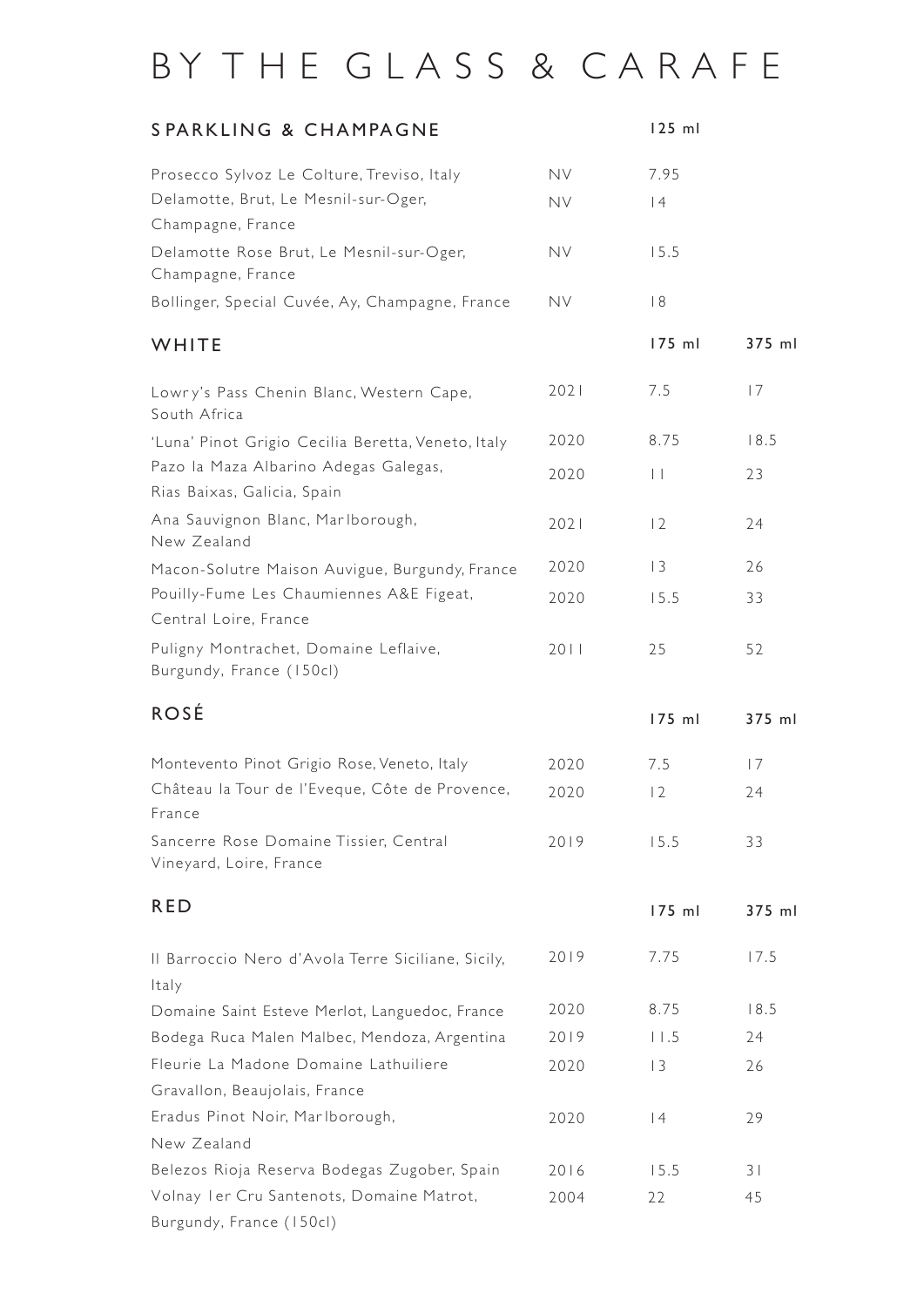# BY THE GLASS & CARAFE

| <b>SWEET</b>                                                      |      | 75 ml |
|-------------------------------------------------------------------|------|-------|
| Sticky Mickey Late Harvest Sauvignon Blanc Eradus,<br>New Zealand | 2017 | 8.5   |
| Corney & Barrow Sauternes, Bordeaux, France                       | 2017 | 9     |
|                                                                   |      |       |
| <b>PORT</b>                                                       |      | 75 ml |
| Graham Late Bottled Vintage Port                                  | 2013 | 6     |
| Warre's Otima 10 year old Tawny Port                              | 10yr | 9.5   |

### S P A R K L I N G

#### **WHITE** Prosecco Sylvoz Le Colture, Valdobbiadene, Treviso, Italy Ambriel Classic Cuvée Brut Traditional Method, Sussex, England Delamotte, Brut, Le Mesnil-sur-Oger, Champagne Laurent-Perrier La Cuvée Brut, Tours-sur-Marne, Champagne Bottle NV NV NV NV 735 730 700 701 41 68 76 79

| 702 | Pol Roger Brut Reserve, Epernay, Champagne                        | <b>NV</b> | 84  |
|-----|-------------------------------------------------------------------|-----------|-----|
| 703 | Delamotte, Blanc de Blancs Brut, Le Mesnil-sur-Oger,<br>Champagne | <b>NV</b> | 85  |
| 704 | Bollinger, Special Cuvée, Ay, Champagne                           | <b>NV</b> | 97  |
| 705 | Delamotte, Brut, Le Mesnil-sur-Oger, Champagne (150cl)            | <b>NV</b> | 48  |
| 706 | Gosset, Aÿ, Champagne (150cl)                                     | 2006      | 310 |
| 707 | Philipponnat, Le Clos des Goisses, Mareuil-sur-Ay, Champagne      | 2002      | 390 |
| 708 | Salon, Limited Release, Le Mesnil-sur-Oger, Champagne             | 2007      | 650 |

### ROSÉ

#### Bottle

| 736 | Prosecco Rosé Le Colture, Millesimato, Treviso, Italy         | 2020    | 4    |
|-----|---------------------------------------------------------------|---------|------|
| 720 | Delamotte, Le Mesnil-sur-Oger, Champagne                      | NV      | 88   |
| 721 | Laurent-Perrier Cuvée Rosé Brut, Tours-sur-Marne, Champagne   | .<br>Nv | 125  |
| 722 | Bollinger Rosé Brut, Ay, Champagne                            | NV      | 125. |
|     | 723 La Closerie, Fac Simile, Jérôme Prévost, Gueux, Champagne | 2015    | 65   |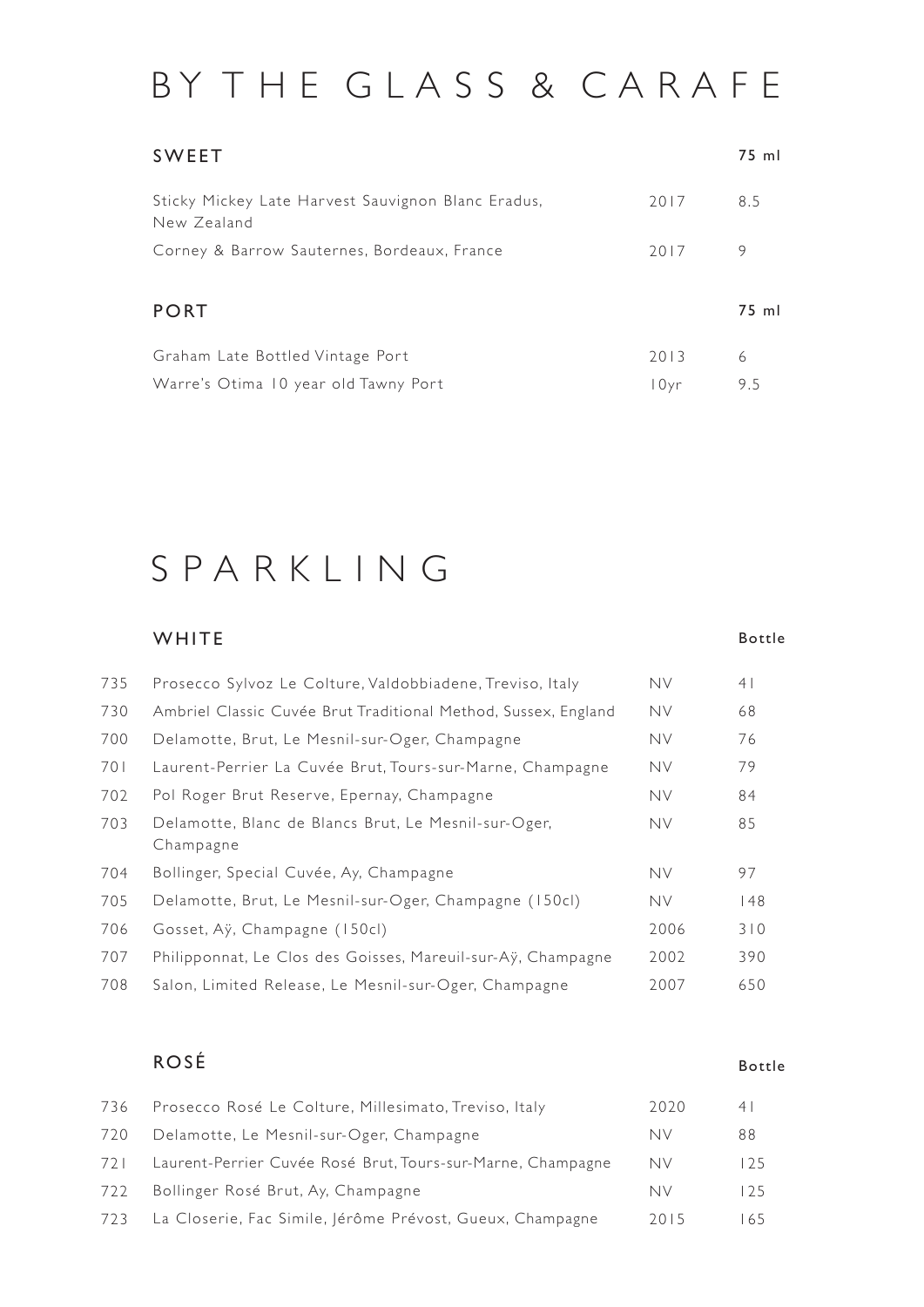# ROSÉ WINE

#### Bottle

Bottle

| 300 | Montevento Pinot Grigio Rosé, Veneto, Italy                        | 2019 | 31 |
|-----|--------------------------------------------------------------------|------|----|
| 301 | Domaine de Montauberon Grenache Syrah Rosé, Cotes de               | 2019 | 32 |
|     | Thongue, France                                                    |      |    |
| 302 | Nelson Family Vineyards Rosé, Paarl, South Africa                  | 2019 | 33 |
| 303 | Intipalka Syrah Rosé Vinas Queirolo, Ica, Peru                     | 2018 | 36 |
| 304 | Gribble Bridge Rosé Biddenden Vineyards, Kent, England             | 2018 | 40 |
| 305 | Source Gabriel, Cotes de Provence, France                          | 2019 | 42 |
| 306 | Château la Tour de l'Eveque, Provence, France                      | 2019 | 46 |
| 307 | Petale de Rosé Chateau la Tour de l'Eveque,                        | 2019 | 58 |
|     | Cotes de Provence, France                                          |      |    |
| 308 | Sancerre Rosé Domaine Tissier, Central Vineyards,<br>Loire, France | 2019 | 64 |

### WHITE WINE

### OLD WORLD

| 103       | Sanziana Pinot Grigio Recas Cramele, Banat, Romania         | 2020 | 29 |
|-----------|-------------------------------------------------------------|------|----|
| 200       | Il Carretto Bianco, Puglia, Italy                           | 2020 | 30 |
| 160       | Terre de Lumiere Viognier Jean d'Alibert, Languedoc, France | 2020 | 31 |
| 202       | Pinot Grigio 'Luna' Cecilia Beretta, Veneto, Italy          | 2020 | 34 |
| 161       | La Muse de Cabestany Chardonnay Viognier, Languedoc,        | 2022 | 36 |
|           | France                                                      |      |    |
| 201       | Fiano del Salento Masseria Bianca, Puglia, Italy            | 2020 | 37 |
| 162       | Picpoul de Pinet Cuvee les Ladies Chateau de Pinet,         | 2020 | 38 |
|           | Languedoc, France                                           |      |    |
| 203       | Incantesimo Falanghina Sannio, Campania, Italy              | 2020 | 39 |
| $  \  $   | Muscadet sur lie Jean Francois de Grand Mouton,             | 2020 | 4  |
|           | Loire Valley, France                                        |      |    |
| 8         | Pazo la Maza Albarino Adegas Galegas, Rias Baixas, Galicia, | 2020 | 45 |
|           | Spain                                                       |      |    |
| $ $ $ $ 0 | Mont de Joie Sauvignon Blanc, Loire, France                 | 2020 | 45 |
| 204       | Pecorino Offida Roccastella, Marche, Italy                  | 2020 | 46 |
| 180       | Andaina Godello Adegas Galegas, Monterrei, Galicia Spain    | 2020 | 47 |
| 190       | Quinta de Chocapalha Arinto 2019, Liscon, Portugal          | 2019 | 48 |
| 205       | Soave Classico Brognoligo Cecilia Beratta, Veneto, Italy    | 2020 | 48 |
| 207       | Roero Arneis Cascina Ghercina, Piedmont, Italy              | 2020 | 49 |
| 182       | Belezos Rioja Blanco Oak Aged Bodegas Zugober, Spain        | 2019 | 50 |
| 206       | Gavi di Gavi Fratelli Antonio e Raimondo, Piedmont, Italy   | 2020 | 51 |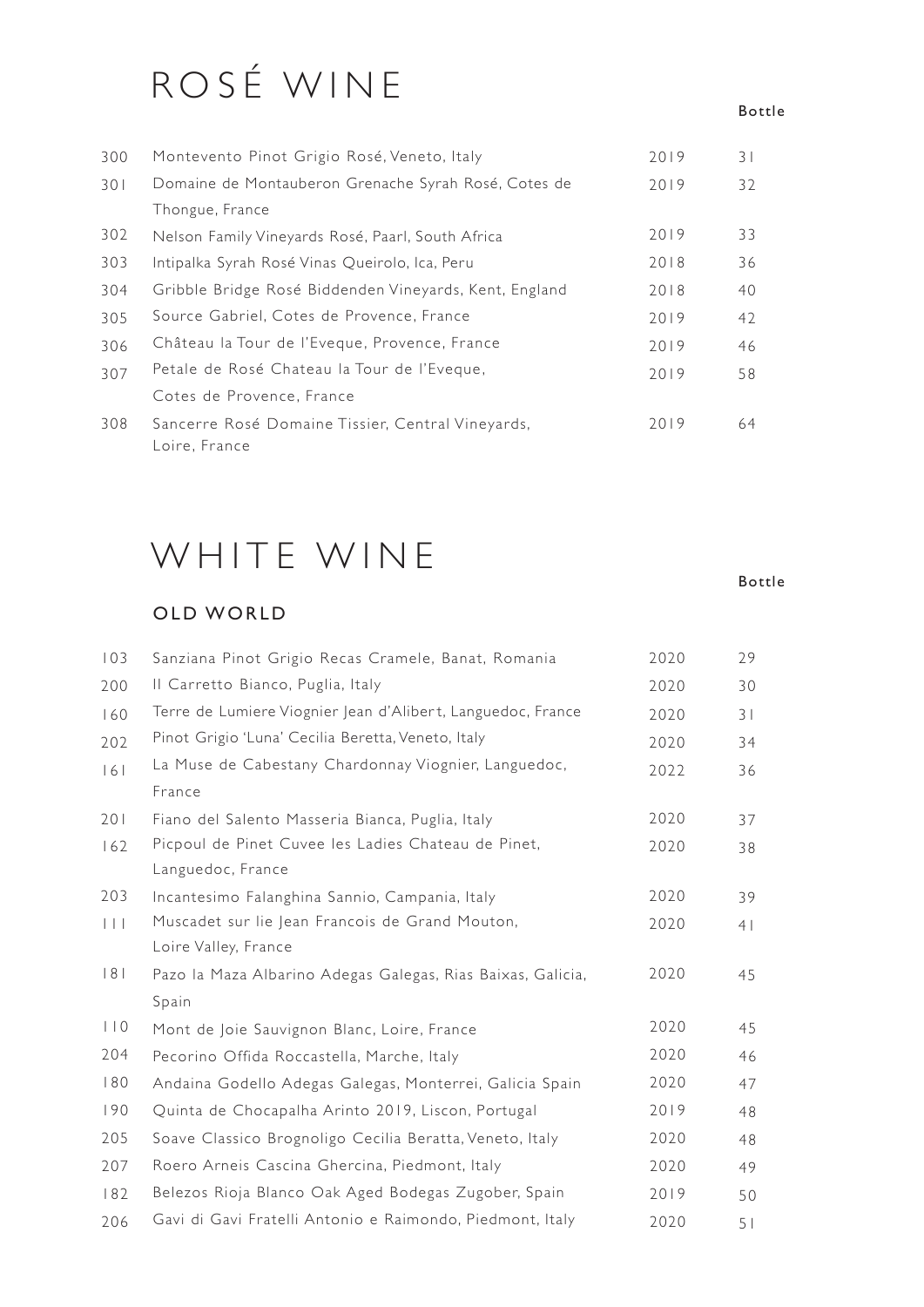# WHITE WINE

### OLD WORLD CONTINUED

| 220     | Riesling Kabinett Schloss Schonborn, Rheingau, Germany                           | 2018 | 51             |
|---------|----------------------------------------------------------------------------------|------|----------------|
| 120     | Gewurztraminer Cave de Cleebourg, Alsace, France                                 | 2018 | 5 <sub>1</sub> |
| 112     | Vouvray Les Fosses d'Hareng, Loire Valley, France                                | 2019 | 52             |
| 100     | Chateau La Fleur des Graves Blanc, Graves de Vayres,                             | 2018 | 52             |
|         | Bordeaux, France                                                                 |      |                |
| 234     | Egy Kis Dry Furmint Barta, Tokai, Hungary                                        | 2020 | 53             |
| 130     | Cotes-du-Rhone Blanc Les Becs Fins Tardieu-Laurent,                              | 2020 | 53             |
|         | Southern Rhone, France                                                           |      |                |
| 40      | Macon-Solutre Pouilly Maison Auvigue, Burgundy, France                           | 2020 | 53             |
| 208     | Rigialla La Tunella, Colli Orientali del Fruili, Italy                           | 2018 | 54             |
| 115     | Quincy Une Promesse Domaine de l'Epine, Central Loire,<br>France                 | 2020 | 56             |
| 230     | Gruner Veltliner Strass Allram, Kamptal, Austria                                 | 2019 | 57             |
| 158     | Bourgogne Aligoté Domaine de la Jobeline, Burgundy, France                       | 2019 | 58             |
| $ $   4 | Pouilly-Fumé Les Chaumierres A E Figeat, Central Loire,<br>France                | 2020 | 68             |
| 183     | Veigadares Albarino Adegas Galegas, Rias Baixas, Galica, Spain                   | 2018 | 68             |
| 142     | Chablis Domaine Vincent Dampt, Burgundy, France                                  | 2020 | 69             |
| 2       | Riesling Beblenheim Domaine Trapet, Alsace, France                               | 2018 | 70             |
| 222     | Bernkasteler Badstube Riesling Spatlese Dr H Thanisch,                           | 2018 | 76             |
|         | Mosel, Germany                                                                   |      |                |
| 235     | Oreg Kiraly Dulo Dry Furmint Barta, Tokai, Hungary                               | 2018 | 78             |
| 145     | Pouilly-Fuisse Moulin du Pont Maison Auvigue, Burgundy,                          | 2018 | 87             |
|         | France                                                                           |      |                |
| 44      | Chablis Vaillons ler Cru Domaine Vincent Dampt, Burgundy,<br>France              | 2019 | 89             |
| 101     | Chateau Picque Caillou Blanc, Pessac Leognan, Graves,<br>Bordeaux, France        | 2017 | 98             |
| 146     | Marsannay Blanc Domaine Joseph Roty, Burgundy, France                            | 2017 | 105            |
| 231     | Weinbridge Grüner Veltliner Nikolaihof, Wachau, Austria                          | 2016 | 125            |
|         | (150c)                                                                           |      |                |
| 147     | Beaune Clos du Dessus des Marconnets Dom Pierre Labet,<br>Burgundy, France       | 2018 | 150            |
| 159     | Chablis Grand Cru Bougros Maison Dampt, Burgundy, France                         | 2019 | 170            |
| 48      | Chassagne-Montrachet Les Blanchots Olivier Leflaive,                             | 2018 | 179            |
|         | Burgundy, France                                                                 |      |                |
| 151     | Puligny-Montrachet Les Combettes ler Cru Dom Jacques<br>Prieur, Burgundy, France | 2017 | 340            |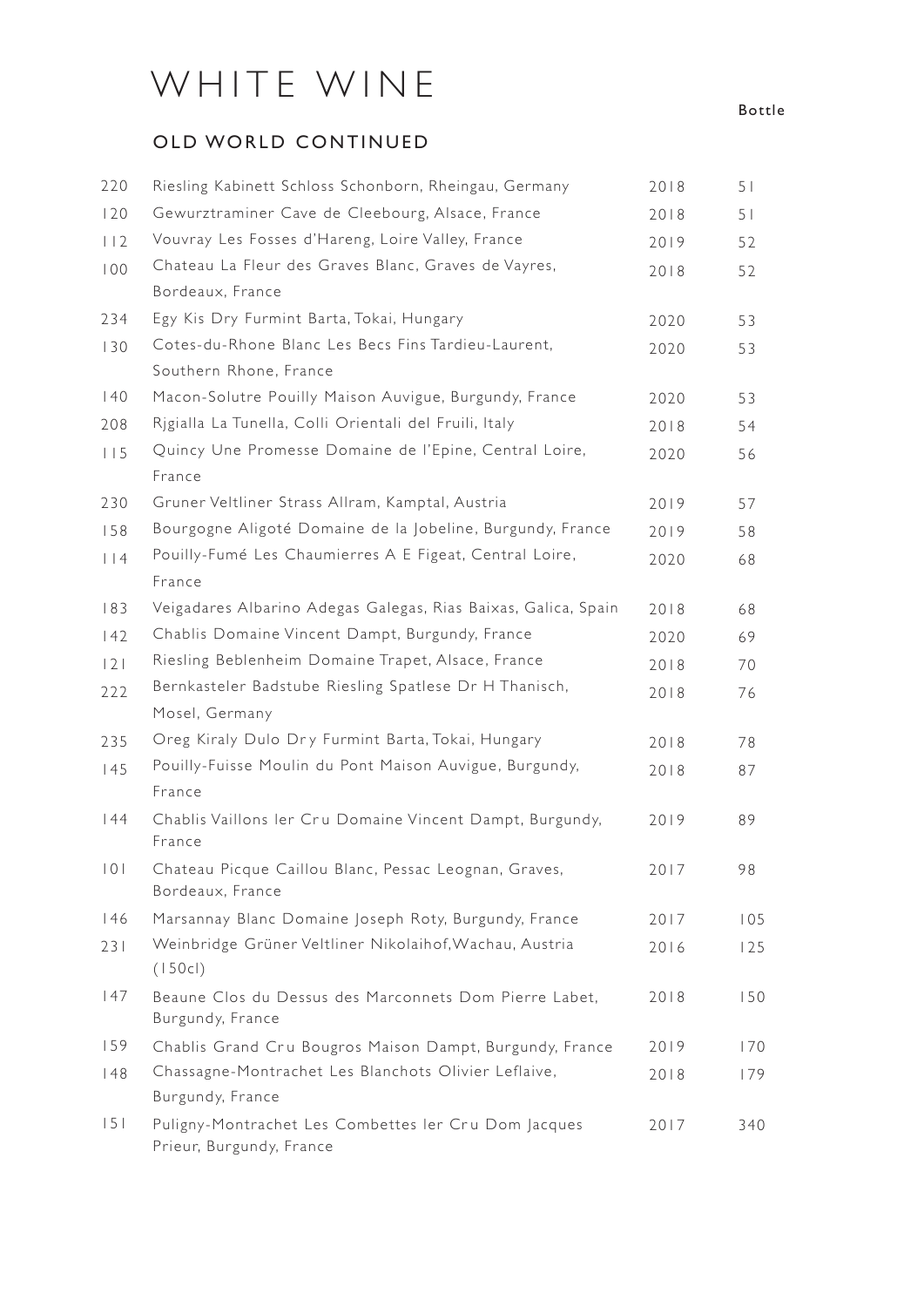# WHITE WINE

### NEW WORLD

| 272 | Casa Felipe Sauvignon Blanc, Central Valley, Chile             | 2021 | 28             |
|-----|----------------------------------------------------------------|------|----------------|
| 275 | Puertas Antiguas Viognier, Central Valley, Chile               | 2021 | 29             |
| 270 | El Campesino Unoaked Chardonnay Vinedos Marchigue, Rapel       | 2021 | 29             |
|     | Valley, Chile                                                  |      |                |
| 240 | Lowry's Pass Chenin Blanc, Robertson, South Africa Chamuyo     | 2019 | 32             |
| 261 | Pinot Grigio Mendoza Vineyards, Argentina                      | 2017 | 34             |
| 280 | The Southerly Chardonnay, South East Australia                 | 2020 | 37             |
| 241 | Nelson Family Vineyards Sauvignon Blanc, Paarl, South Africa   | 2021 | 38             |
| 242 | Old Vines Chenin Blanc, Stellenbosch, South Africa             | 2019 | 4              |
| 291 | Ana Sauvignon Blanc, Marlborough, New Zealand                  | 2021 | 49             |
| 273 | Le Moscatel Massoc Freres, Itata Valley, Chile                 | 2018 | 49             |
| 274 | Arboleda Sauvignon Blanc, Aconcagua, Chile                     | 2020 | 50             |
| 292 | Eradus Pinot Gris, Marlborough, New Zealand                    | 2021 | 50             |
| 281 | The Lane, Block IA Chardonnay, Adelaide Hills, Australia       | 2020 | 5 <sub>1</sub> |
| 243 | Nelson Family Vineyards Chardonnay, Paarl, South Africa        | 2021 | 52             |
| 293 | Elephant Hill Sauvignon Blanc, Hawkes Bay, New Zealand         | 2018 | 58             |
| 282 | Lonely Vineyard Riesling, Eden Valley, Australia               | 2019 | 60             |
| 283 | Gathering Sauvignon Semillon The Lane, Adelaide Hills,         | 2019 | 66             |
|     | Australia                                                      |      |                |
| 294 | Muddy Water Chardonnay, Waipara, New Zealand                   | 2018 | 78             |
| 252 | Cakebread Cellar Sauvignon Blanc, Napa Valley, California, USA | 2018 | 94             |
| 296 | Elephant Hill Element Series 'Sea' Sauvignon Blanc,            | 2018 | 104            |
|     | Hawkes Bay, New Zealand                                        |      |                |
| 285 | Penfolds Bin 311 Tumbarumba, Tasmania, Australia               | 2015 | 130            |
| 253 | HdV Chardonnay Hyde de Villaine, Carneros, California, USA     | 2015 | 170            |

## R E D WINE

### OLD WORLD

| 510 | Sanziana Pinot Noir Recas Cramele, Banat, Romania                | 2020 | 28 |
|-----|------------------------------------------------------------------|------|----|
| 490 | Il Barroccio Rosso (Nero d'Avola) Terre Siciliane, Sicily, Italy | 2020 | 30 |
| 491 | Il Carretto Rosso (Sangiovese), Puglia, Italy                    | 2019 | 33 |
| 460 | Domaine St Esteve Merlot, Languedoc, France                      | 2020 | 35 |
| 461 | La Curiosite Minervois, Languedoc, France                        | 2019 | 37 |
| 472 | Atos de Baroja Rioja Joven, Spain                                | 2019 | 38 |
| 492 | Mucchietto Primitivo del Salento, Puglia, Italy                  | 2019 | 38 |
| 493 | Farfallone Aglianico Sannio, Campania, Italy                     | 2019 | 39 |

Bottle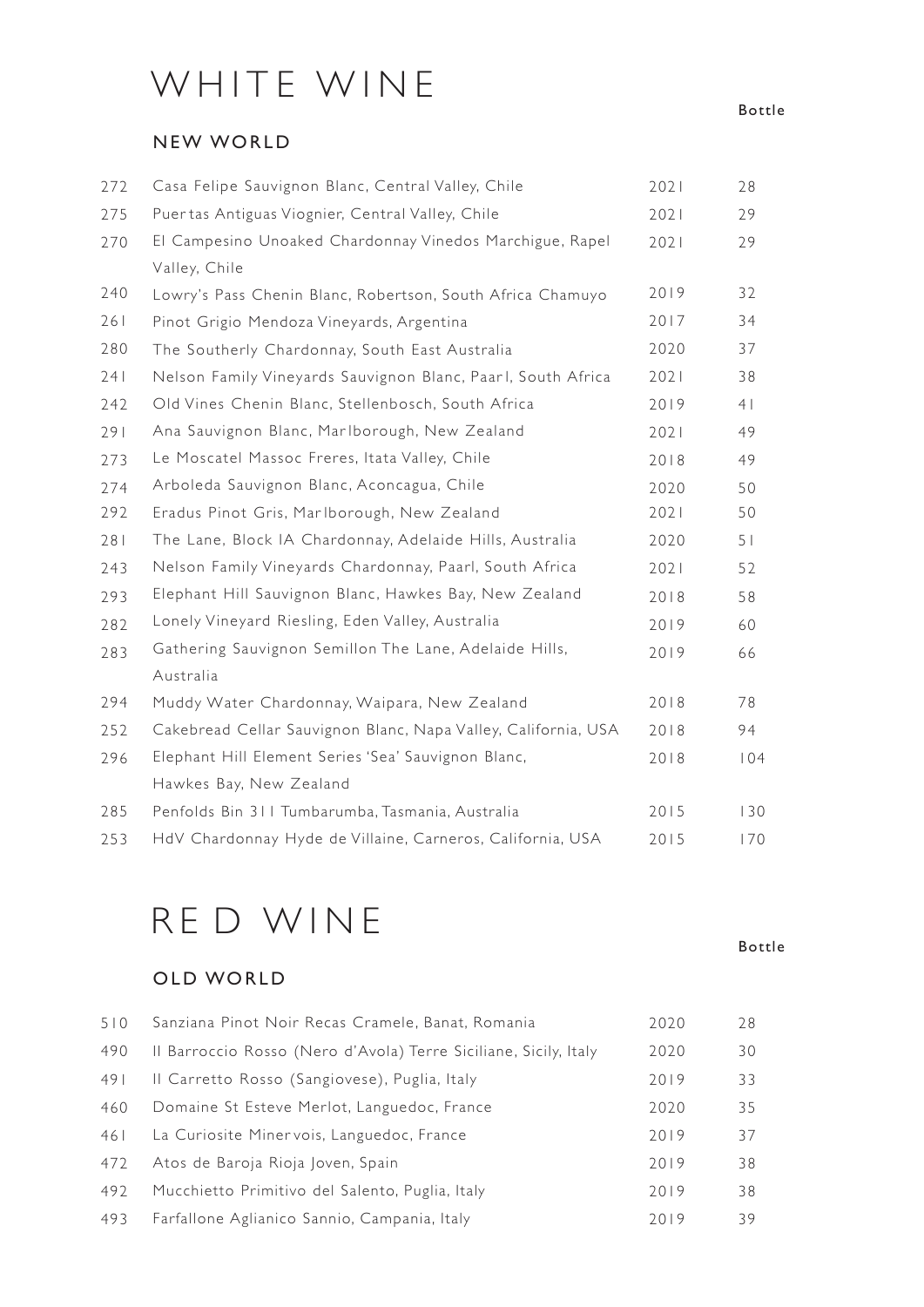# R E D WINE

### OLD WORLD CONTINUED

| 454 | Beaujolais-Villages La Cave de la Croisee P Ferraud & Fils,<br>France               | 2020 | 40             |
|-----|-------------------------------------------------------------------------------------|------|----------------|
| 494 | Barbera d'Alba Fratelli Antonio e Raimondo, Piedmont, Italy                         | 2019 | 42             |
| 420 | Corney & Barrow Cotes-du-Rhone Vignobles Gonnet,                                    | 2019 | 42             |
| 480 | Southern Rhone, France<br>Quinta de Chocapalha Tinto, Lisbon, Portugal              | 2016 | 45             |
|     | Chateau La Fleur des Graves Rouge, Graves de Vayres,                                | 2016 |                |
| 400 | Bordeaux, France                                                                    |      | 48             |
| 455 | Fleurie La Madone Domaine Lathuiliere Gravallon, Beauolais,<br>France               | 2020 | 50             |
| 496 | Valpolicella Classico Superiore Terre di Cariano Cecilia<br>Beretta, Veneto, Italy  | 2017 | 50             |
| 421 | Cotes-du-Rhone Les Becs Fins Tardieu-Laurent, Southern<br>Rhone, France             | 2020 | 5 <sub>1</sub> |
| 513 | Naoussa Jeunes Vignes Thymiopoulos, Macedonia, Greece                               | 2020 | 52             |
| 497 | Chianti Classico Terre di Prenzano Vignamaggio, Tuscany, Italy                      | 2018 | 55             |
| 450 | St-Nicolas-de-Bourgueil Les Graviers Domaine du Bourg, Loire<br>Valley, France      | 2018 | 57             |
| 430 | Bourgogne Pinot Noir Domaine Cyrot-Buthiau, Burgundy, France                        | 2020 | 59             |
| 401 | Chateau Vieux Verdot, Saint-Emilion, Bordeaux, France                               | 2018 | 60             |
| 473 | Belezos Rioja Reserva Bodegas Zugober, Spain                                        | 2016 | 61             |
| 403 | Chateau Dutruch Gran Poujeaux, Moulis, Bordeaux, France                             | 2014 | 70             |
| 498 | Poggio Al Moro Enrico Santini, Bolgheri, Tuscany, Italy                             | 2018 | 72             |
| 431 | Coteaux Bourguignons Dom Jospeh Roty, Burgundy, France                              | 2018 | 72             |
| 462 | Chateau de Crouseilles, Madiran, France                                             | 2014 | 74             |
| 465 | Moulin-a-Vent Coeur de Terroirs Vielles Vignes Dom Labruyere,<br>Beaujolais, France | 2014 | 74             |
| 474 | Psi Bodegas y Vinedos Alnardo, Ribera del Duero, Spain                              | 2019 | 82             |
| 404 | Chateau Picque Caillou, Péssac-Leognan, Bordeaux, France                            | 2017 | 94             |
| 432 | Mercurey Vieilles Vignes Dom Alvert Sounit, Burgundy, France                        | 2018 | 96             |
| 481 | Pintas Character Wine & Soul, Douro Valley, Portugal                                | 2018 | 99             |
| 424 | Chateauneuf-du-Pape Cuvee Tradition Vignobles Gonnet,                               | 2019 | $ $   $8$      |
|     | Southern Rhone, France                                                              |      |                |
| 500 | Passorosso Tenuta di Passopisciaro Mouth Etna, Sicily, Italy                        | 2016 | 123            |
| 405 | Chateau La Grave a Pomerol, Bordeaux, France                                        | 2015 | 150            |
| 435 | Gevrey-Chamberlain Vieilles Vignes Dom Rossignol-Trapet,                            | 2018 | 155            |
|     | Burgundy, France                                                                    |      |                |
| 434 | Blagny La Piece Sous Le Bois ler Cru Dom Matrot, Burgundy,<br>France                | 2014 | 160            |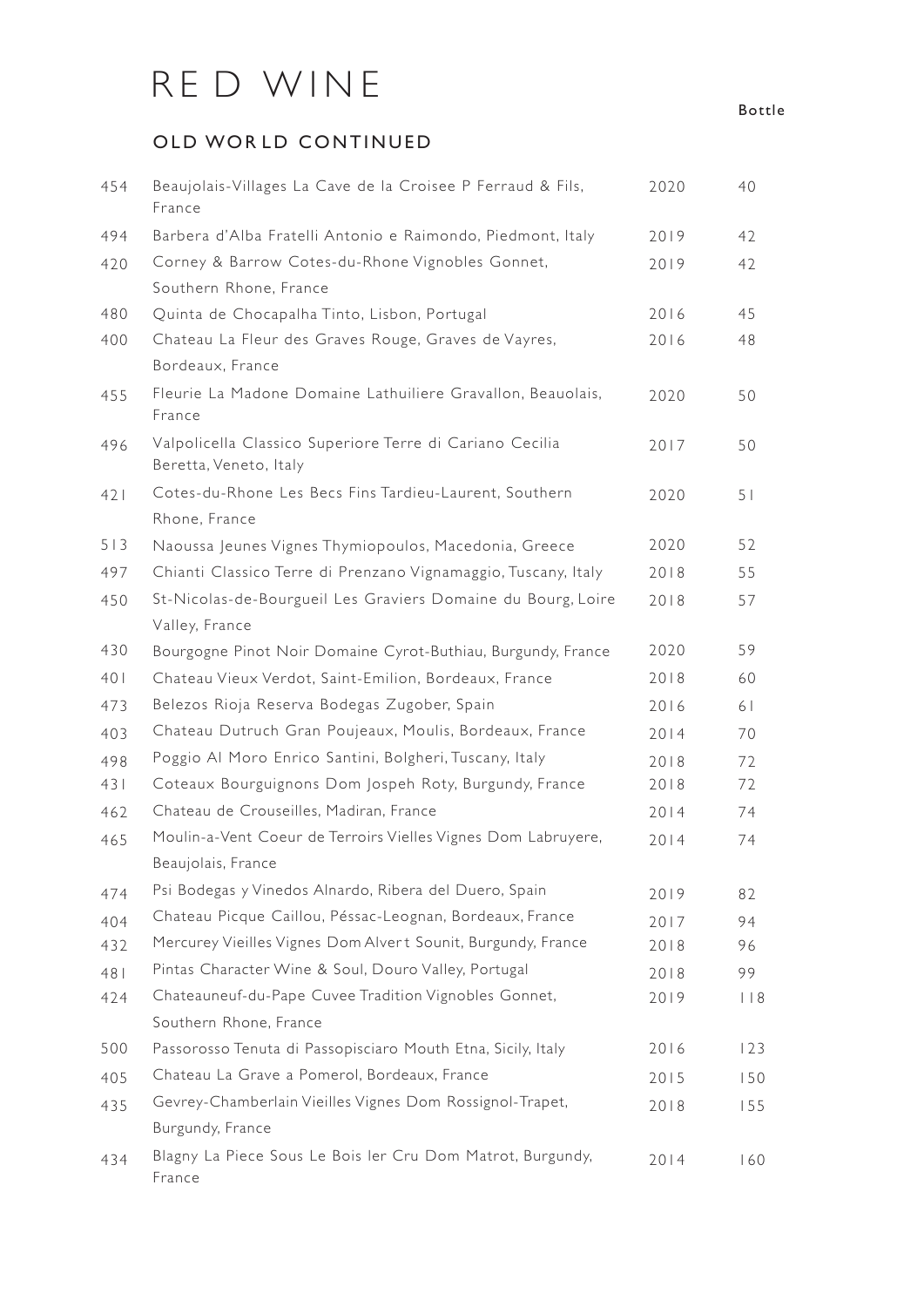## RED WINE

### OLD WORLD CONTINUED

| 406 | Roc de Cambes, Bourg, Bordeaux, France                | 2018 | 178 |
|-----|-------------------------------------------------------|------|-----|
| 507 | Sancaba Pinot Nero Carlo Franchetti, Tuscany, Italy   | 2017 | 180 |
| 409 | Château Batailley, Pauillac, Bordeaux, France (150cl) | 2009 | 260 |
| 427 | Hermitage La Chappelle Paul Jaboulet, Rhône, France   | 1996 | 320 |
| 4 1 | Château Figeac, Saint-Émilion, Bordeaux, France       | 1998 | 365 |
| 506 | Sassicaia Tenuta San Guido, Tuscany, Italy            | 1996 | 450 |
| 442 | Clos de la Roche Grand Cru Pontsot, Burgundy, France  | 2006 | 620 |

# RED WINE

### NEW WORLD

| 531 | Panul Merlot Vinedos Marchigue, Rapel Valley, Chile          | 2021 | 28  |
|-----|--------------------------------------------------------------|------|-----|
| 530 | Rosario Cabernet Sauvignon San Pedro, Maipo, Chile           | 2021 | 29  |
| 520 | Chamuyo Malbec Mendoza Vineyards, Argentina                  | 2019 | 34  |
| 532 | Inocente Carmenere Vina Laurent, Maipo, Chile                | 2021 | 4   |
| 551 | Rhebokskloof Pinotage, Paarl, South Africa                   | 2019 | 42  |
| 533 | Licanten Cabernet Franc Idahue Estate La Roniciere,          | 2018 | 45  |
|     | Curico Valley, Chile                                         |      |     |
| 552 | Hawequas Mont Du Toit, Wellington, South Africa              | 2017 | 48  |
| 522 | Terroir Series Petit Verdot Bodega Ruca Malen, Mendoza,      | 2019 | 48  |
|     | Argentina                                                    |      |     |
| 553 | Nelson Family Vineyards Shiraz, Paarl, South Africa          | 2018 | 59  |
| 570 | The Lane Shiraz Viognier, Adelaide Hills, Australia          | 2019 | 60  |
| 571 | Little Tacker GSM Barossa Boy, Barossa Valley, Australia     | 2018 | 64  |
| 561 | Elephant Hill Syrah, Hawkes Bay, New Zealand                 | 2017 | 73  |
| 541 | Edmeades Zinfandel, Mendocino County, California, USA        | 2017 | 83  |
| 562 | Muddy Water Pinot Noir, Waipara, New Zealand                 | 2018 | 85  |
| 542 | Cabernet Sauvignon Bakestone Cellars, North Coast,           | 2016 | 87  |
|     | California, USA                                              |      |     |
| 920 | Pyramid Valley Vineyards, Pinot Noir, Central Otago,         | 2006 | 115 |
|     | New Zealand                                                  |      |     |
| 547 | Othello Dominus Estate, Napa Valley, California, USA         | 2018 | 146 |
| 544 | HdV Belle Cousine Hyde de Villaine, Napa Valley, California, | 2016 | 260 |
|     | USA                                                          |      |     |

#### Bottle

Bottle